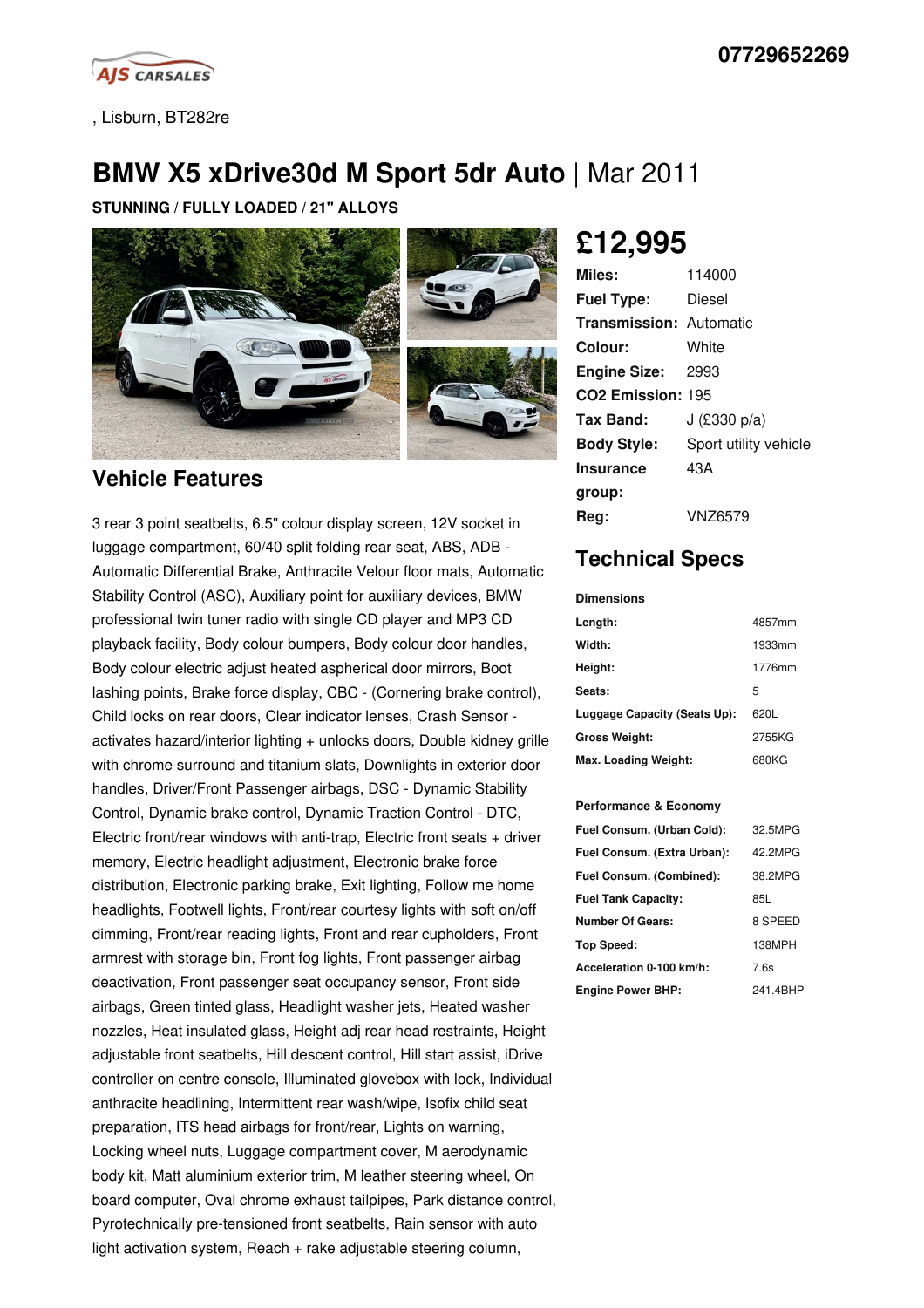Remote central locking, Remote tailgate release, Run flat tyres, Securing rings in luggage compartment, Self levelling rear air suspension, Service interval indicator, Servotronic PAS, Smokers pack, Stop/start button, Storage bins on all doors, Sunvisors with illuminated vanity mirrors, Thatcham cat 1 remote alarm/immobiliser, Tilt/height adjustable front head restraints, Toolkit located in luggage compartment, Two piece tailgate, Tyre puncture warning system, Warning triangle and first aid kit, Xenon headlights

## **Vehicle Description**

### BMW X5 3.0d MSPORT

Forsale we have an immaculate BMW X5 finished in the most desirable colour Alpine white. This vehicle has just been fitted with a new set of gloss black 21" alloys and has just had a major service carried out by ourselves. This is a one owner vehicle that has been meticulously cared for. It comes complete with a full service history. Full heated sports interior, privacy glass and auto adaptive angel eye headlights, very highly spec'd. This car is absolutely flawless. First to see will buy.

2011 30d MSPORT 114k miles Brandnew 21" gloss black alloys Auto adaptive headlights Angel eyes heated leather wide screen Sat Nav folding mirrors I drive system 7 speed automatic gear box Parking Sensors front and rear Push button start Metro plates Front and rear optical parking Lcd i display Usb Bluetooth Cruise control Sport/eco/comfort mode Full service history Pristine condition Privacy glass 2 keys Reversing camera

£12995 Part Exchange Welcome No additional Brexit import charges into ROI